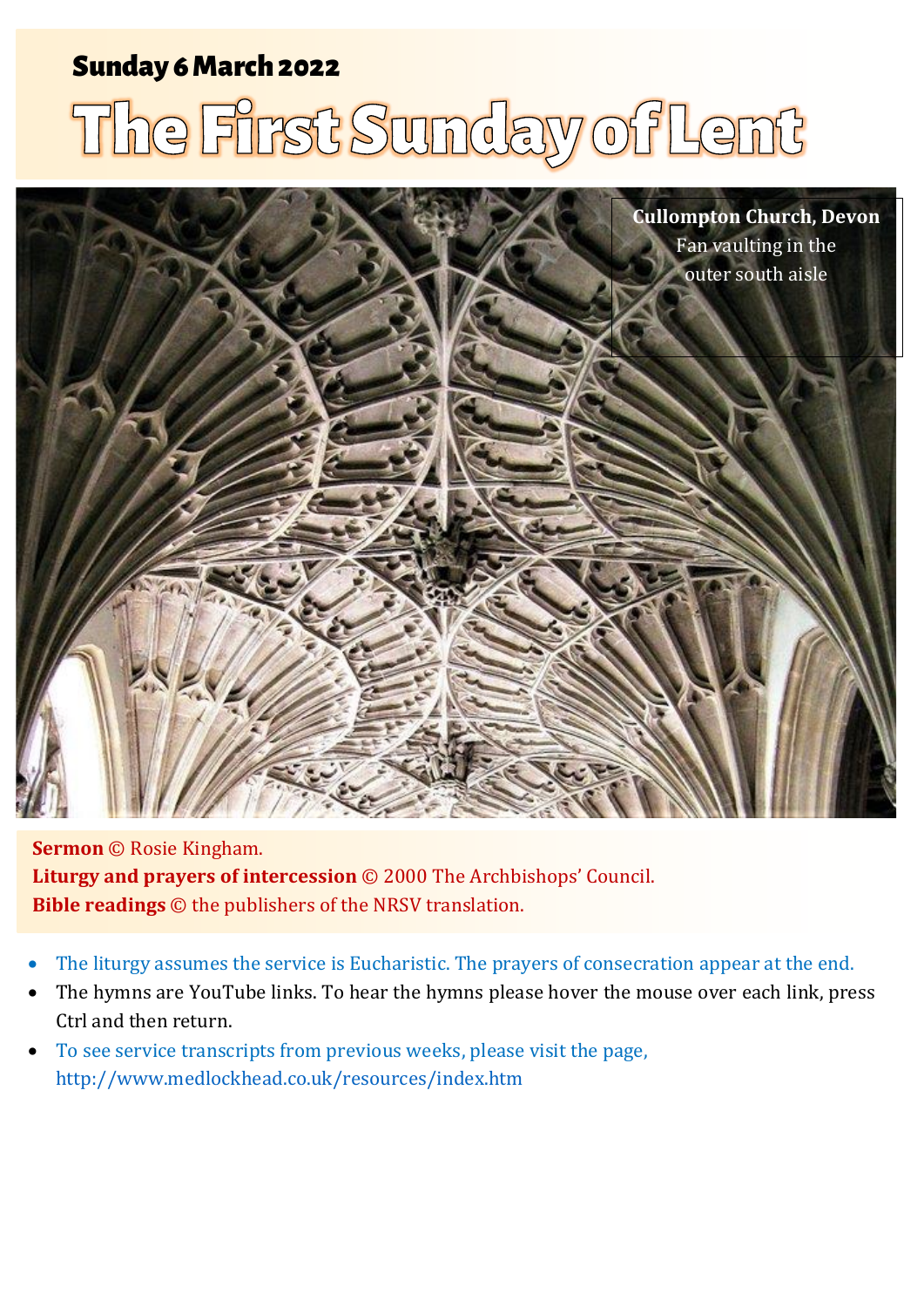#### Sunday 6 March 2022 2 2 The First Sunday of Lent

# **Introduction and welcome**

HYMN 1 **[In these days of Lenten journey](https://www.youtube.com/watch?v=VVaF8iRofgE)** (click on this link to hear the hymn)

# **The Welcome**

In the name of the Father, and of the Son, and of the Holy Spirit

All **Amen.**

The Lord be with you

All **And also with you.**

# **The Preparation**

All **Almighty God,**

**to whom all hearts are open, all desires known, and from whom no secrets are hidden: cleanse the thoughts of our hearts by the inspiration of your Holy Spirit, that we may perfectly love you, and worthily magnify your holy name; through Christ our Lord. Amen.**

Our Lord Jesus Christ said:

The first commandment is this: 'Hear, O Israel, the Lord our God is the only Lord. You shall love the Lord your God with all your heart, with all your soul, with all your mind, and with all your strength.'

And the second is this: 'Love your neighbour as yourself.' There is no other commandment greater than these.

On these two commandments hang all the law and the prophets.

#### All **Amen. Lord, have mercy.**

The sacrifice of God is a broken spirit; a broken and contrite heart God will not despise. Let us come to the Lord, who is full of compassion, and confess our sins in penitence and faith, firmly resolved to keep God's commandments and to live in love and peace with all.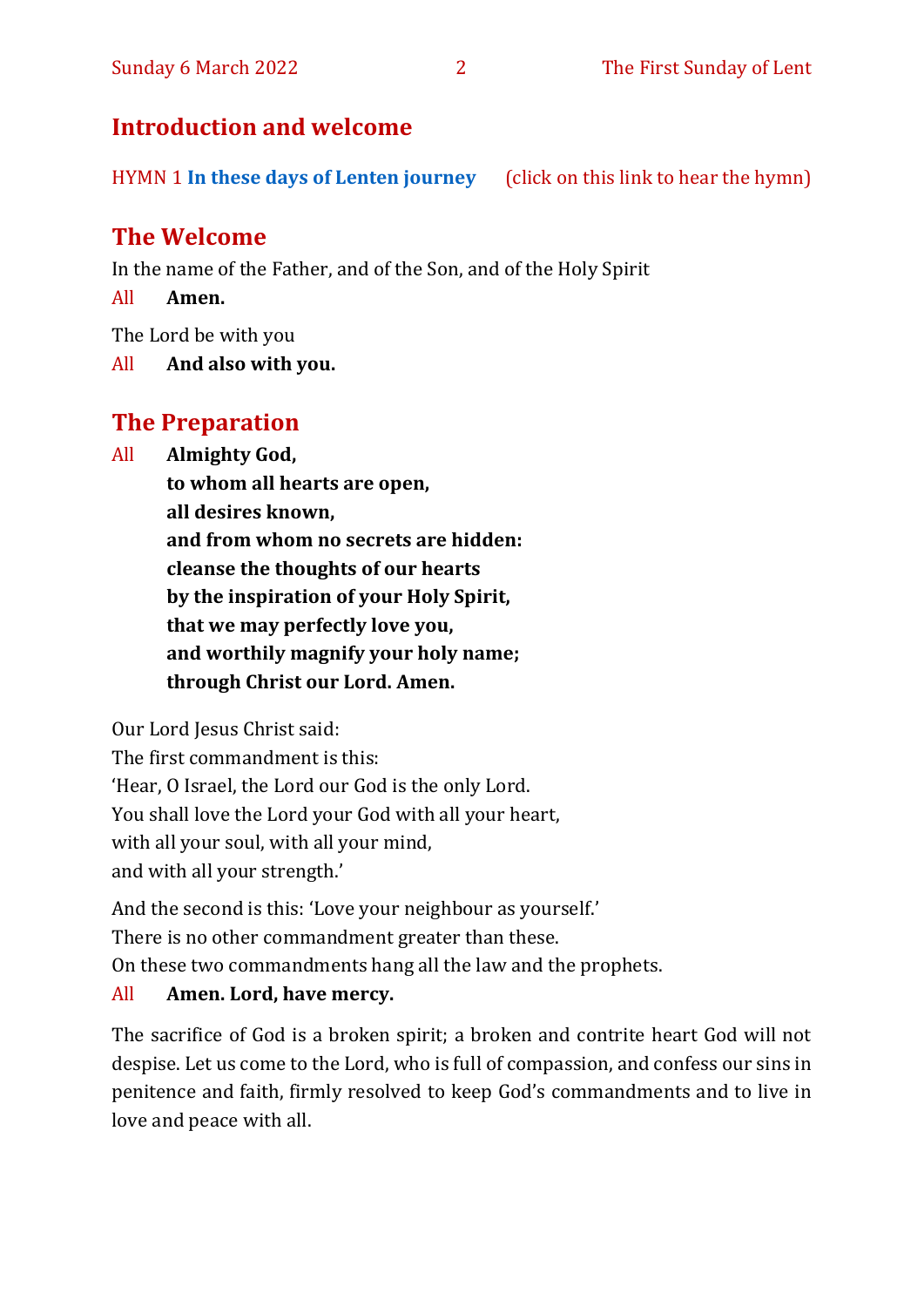All **Almighty God, our heavenly Father, we have sinned against you and against our neighbour in thought and word and deed, through negligence, through weakness, through our own deliberate fault. We are truly sorry and repent of all our sins. For the sake of your Son Jesus Christ, who died for us, forgive us all that is past and grant that we may serve you in newness of life to the glory of your name. Amen.**

Almighty God,

who forgives all who truly repent, have mercy upon you, pardon and deliver you from all your sins, confirm and strengthen you in all goodness, and keep you in life eternal; through Jesus Christ our Lord. All **Amen.**

It is usual to omit the Gloria during Lent.

# **The Collect for the First Sunday of Lent**

Almighty God, whose Son Jesus Christ fasted forty days in the wilderness, and was tempted as we are, yet without sin: give us grace to discipline ourselves in obedience to your Spirit; and, as you know our weakness, so may we know your power to save; through Jesus Christ your Son our Lord, who is alive and reigns with you, in the unity of the Holy Spirit, one God, now and for ever. All **Amen.**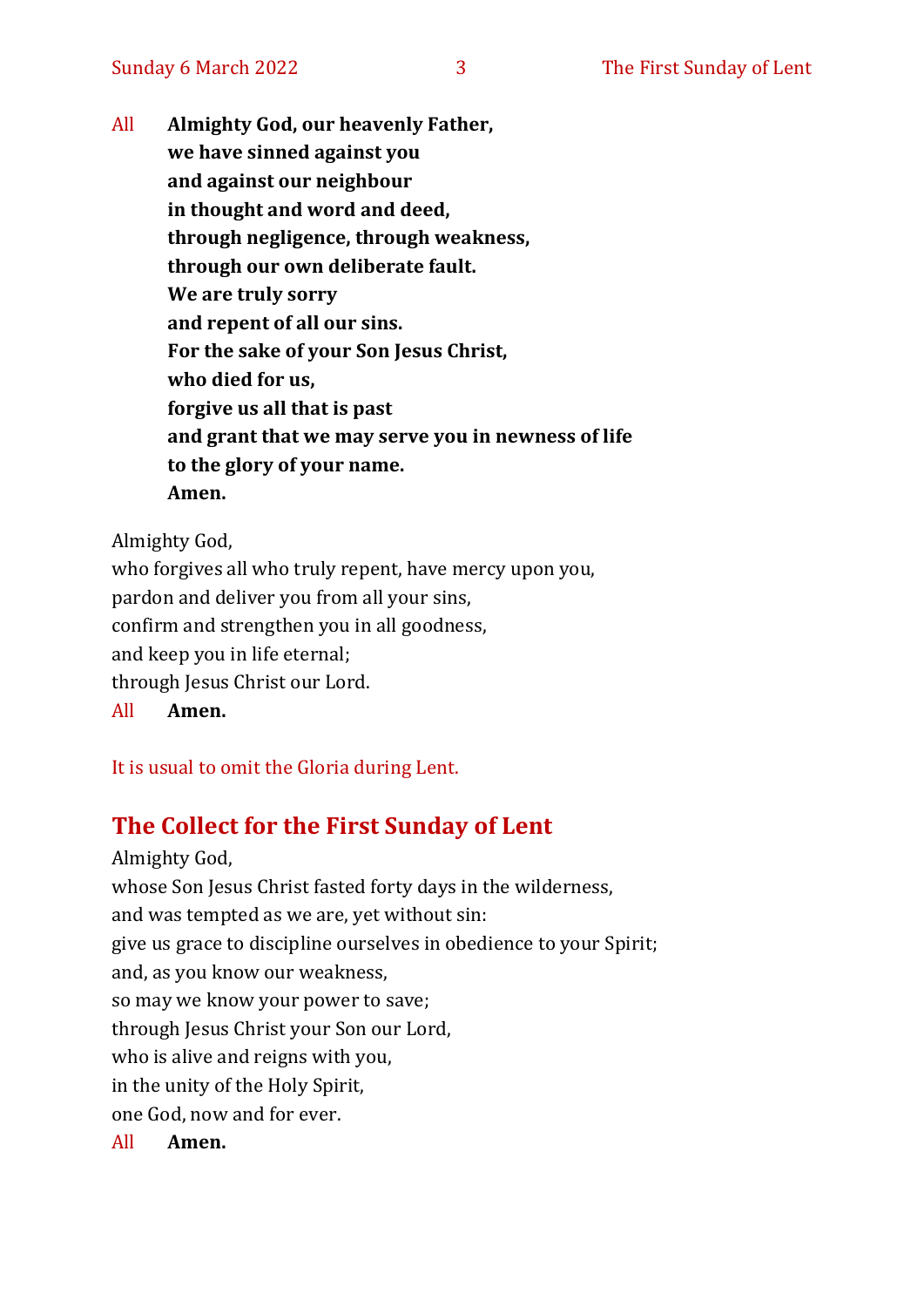#### **First reading**

A reading from the Fifth Book of Moses called Deuteronomy

God said, 'When you have come into the land that the Lord your God is giving you as an inheritance to possess, and you possess it, and settle in it, you shall take some of the first of all the fruit of the ground, which you harvest from the land that the Lord your God is giving you, and you shall put it in a basket and go to the place that the Lord your God will choose as a dwelling for his name. You shall go to the priest who is in office at that time, and say to him, "Today I declare to the Lord your God that I have come into the land that the Lord swore to our ancestors to give us."

'When the priest takes the basket from your hand and sets it down before the altar of the Lord your God, you shall make this response before the Lord your God: "A wandering Aramean was my ancestor; he went down into Egypt and lived there as an alien, few in number, and there he became a great nation, mighty and populous. When the Egyptians treated us harshly and afflicted us, by imposing hard labour on us, we cried to the Lord, the God of our ancestors; the Lord heard our voice and saw our affliction, our toil, and our oppression. The Lord brought us out of Egypt with a mighty hand and an outstretched arm, with a terrifying display of power, and with signs and wonders; and he brought us into this place and gave us this land, a land flowing with milk and honey. So now I bring the first of the fruit of the ground that you, O Lord, have given me."

'You shall set it down before the Lord your God and bow down before the Lord your God. Then you, together with the Levites and the aliens who reside among you, shall celebrate with all the bounty that the Lord your God has given to you and to your house.' *Deuteronomy 26:1–11*

This is the Word of the Lord

All **Thanks be to God.**

#### **Second reading**

A reading from St Paul's Letter to the Romans

Moses writes concerning the righteousness that comes from the law, that 'the person who does these things will live by them.' But the righteousness that comes from faith says, 'Do not say in your heart, "Who will ascend into heaven?" ' (that is, to bring Christ down) "or "Who will descend into the abyss?" ' (that is, to bring Christ up from the dead). But what does it say? 'The word is near you, on your lips and in your heart" (that is, the word of faith that we proclaim); because if you confess with your lips that Jesus is Lord and believe in your heart that God raised him from the dead, you will be saved. For one believes with the heart and so is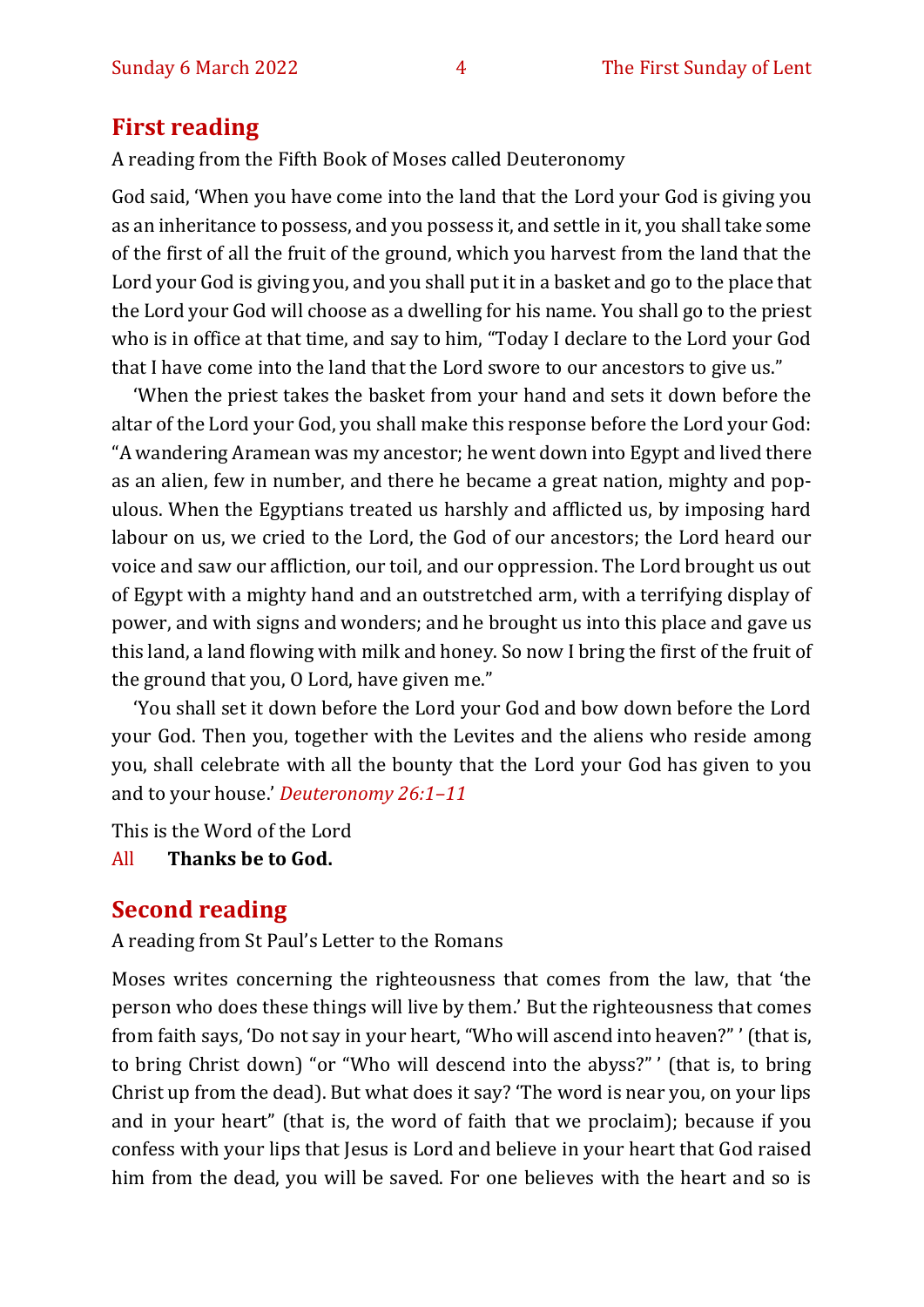justified, and one confesses with the mouth and so is saved. The scripture says, "No one who believes in him will be put to shame.'

For there is no distinction between Jew and Greek; the same Lord is Lord of all and is generous to all who call on him. For, 'Everyone who calls on the name of the Lord shall be saved.' But how are they to call on one in whom they have not believed? And how are they to believe in one of whom they have never heard? And how are they to hear without someone to proclaim him? And how are they to proclaim him unless they are sent? As it is written, 'How beautiful are the feet of those who bring good news!' *Romans 10:5–15*

This is the Word of the Lord

All **Thanks be to God.**

| <b>HYMN 2 Ashes</b> |                        |
|---------------------|------------------------|
|                     | <b>Come back to me</b> |

(please click on this link to hear the hymn) (please click on this link to hear the hymn)

#### **Gospel reading**

Hear the Gospel of our Lord Jesus Christ according to Luke

#### All **Glory to you O Lord.**

Jesus, full of the Holy Spirit, returned from the Jordan and was led by the Spirit in the wilderness, where for forty days he was tempted by the devil. He ate nothing at all during those days, and when they were over, he was famished. The devil said to him, 'If you are the Son of God, command this stone to become a loaf of bread.' Jesus answered him, 'It is written, "One does not live by bread alone".'

Then the devil led him up and showed him in an instant all the kingdoms of the world. And the devil said to him, 'To you I will give their glory and all this authority; for it has been given over to me, and I give it to anyone I please. If you, then, will worship me, it will all be yours.' Jesus answered him, 'It is written, "Worship the Lord your God, and serve only him"."

Then the devil took him to Jerusalem, and placed him on the pinnacle of the temple, saying to him, "If you are the Son of God, throw yourself down from here, for it is written, "He will command his angels concerning you, to protect you," and "On their hands they will bear you up, so that you will not dash your foot against a stone".' Jesus answered him, "It is said, 'Do not put the Lord your God to the test".'

When the devil had finished every test, he departed from him until an opportune time. *Luke 4:1–13*

This is the Gospel of the Lord

All **Praise to you O Christ.**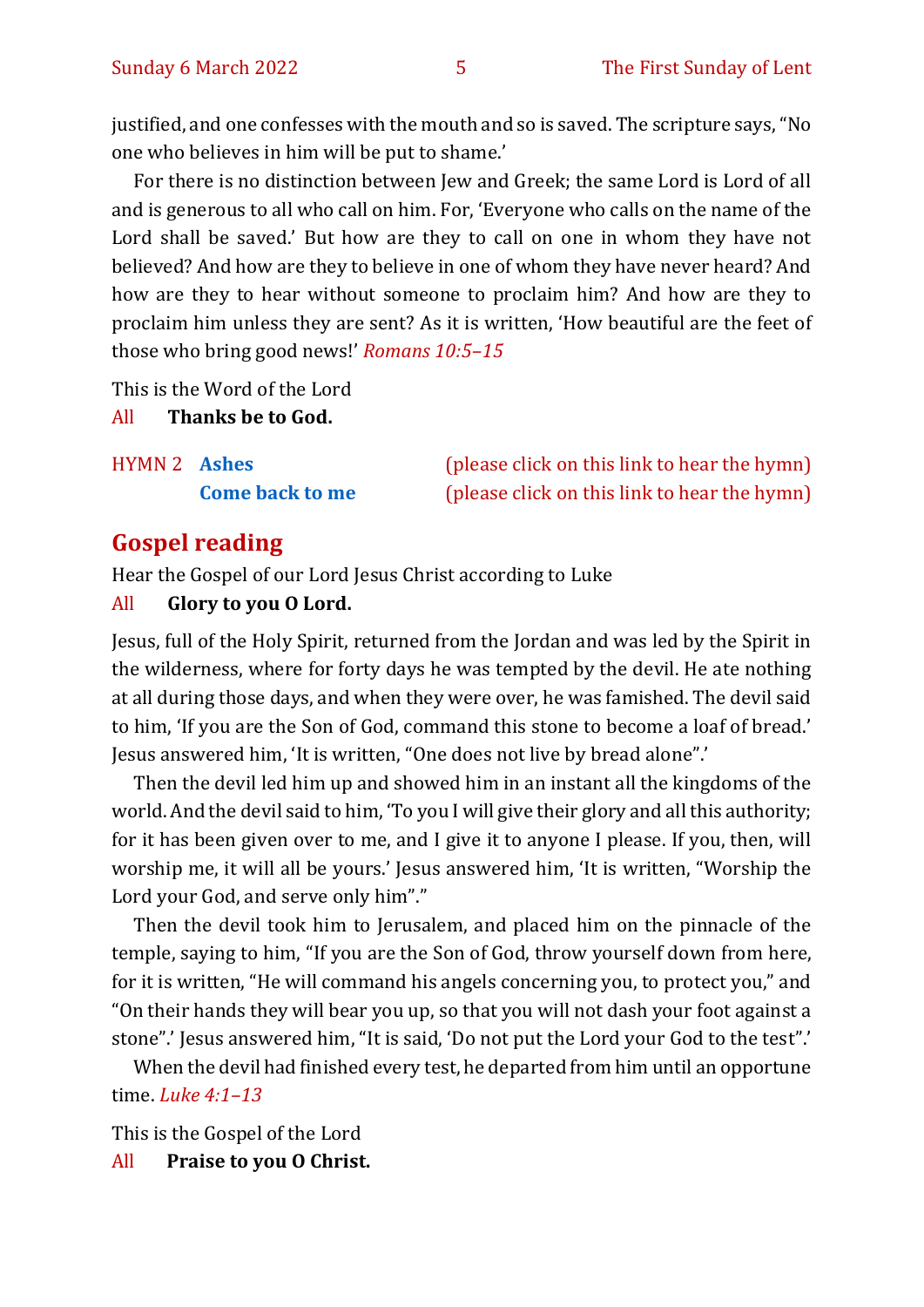#### **Sermon**

When I'm chatting to colleagues before and after meetings, I quite often hear them say 'I need to lose half a stone, so I'm giving up chocolate for Lent'—or similar. Then they get round to me, as they know I'm a Christian, and they ask me what I'm giving up. So I tell them I'm not necessarily giving anything up. Instead I'm taking things on—prayer, charitable giving, etc. At which point I usually get some variation on 'Why?'

This is a very good question, and makes me think about why I **am** doing what I do for Lent. The simple answer would be that Lent is a time for prayer, and penitence, in order to get closer to God and understand His purpose for us, and that we are walking with Jesus in the desert. So let's expand on this a bit.

In the Gospel reading, Jesus went into the desert for forty days. He did not choose to do this, but was 'led by the Spirit'. There was a tradition that by going into the wilderness, it was possible to get closer to God, so Jesus went to prepare for His great work, to learn God's purpose for him and to obtain the necessary grace and strength to do it. There would have been wild beasts, dust, sand, heat during the day, cold during the night, no food, no water for forty days of fasting and prayer. He would have been lonely, hungry and afraid—but He didn't turn back.

As if that wasn't enough, He was tempted by the devil three times. Once when He was hungry to turn stones into bread; once when He felt alone and helpless, to have the angels catch Him as He threw himself from the high place: once when He was powerless, He was offered the kingdom of the world with all its power and riches. But He resisted. The desert had given Him the inner strength and calm and resolve to trust God's love and fulfil His purpose, even though that meant dying a painful and unjust death on the cross.

Forty days and forty nights Jesus suffered and prayed in the desert. Now, we don't have a convenient(!) desert to go into to get closer to God. So we have to do it here, in the midst of our busy, sometimes chaotic and difficult lives, where bad things happen and we can be afraid or alone … I just realised, as I wrote that, that we can see similarities. Maybe our lives are the desert? The devil is certainly at work here! We are tempted by power (look at Putin and his desire to gain other lands and riches). We are tempted to lack of compassion (what are our attitudes to refugees?). We are tempted to greed, to pride, to laziness, in small things and large.

We need to enter the desert of Lent on a spiritual quest of our own. Lent is not a domesticated kind of pious self-improvement where we give up a treat to make us feel or look good; the quest we're on for these forty days is not tame or flippant. Jesus left his family and entered a desert with wild beasts, hunger, bodily discomfort and all the temptations of Hell. If we want to follow Him, we should make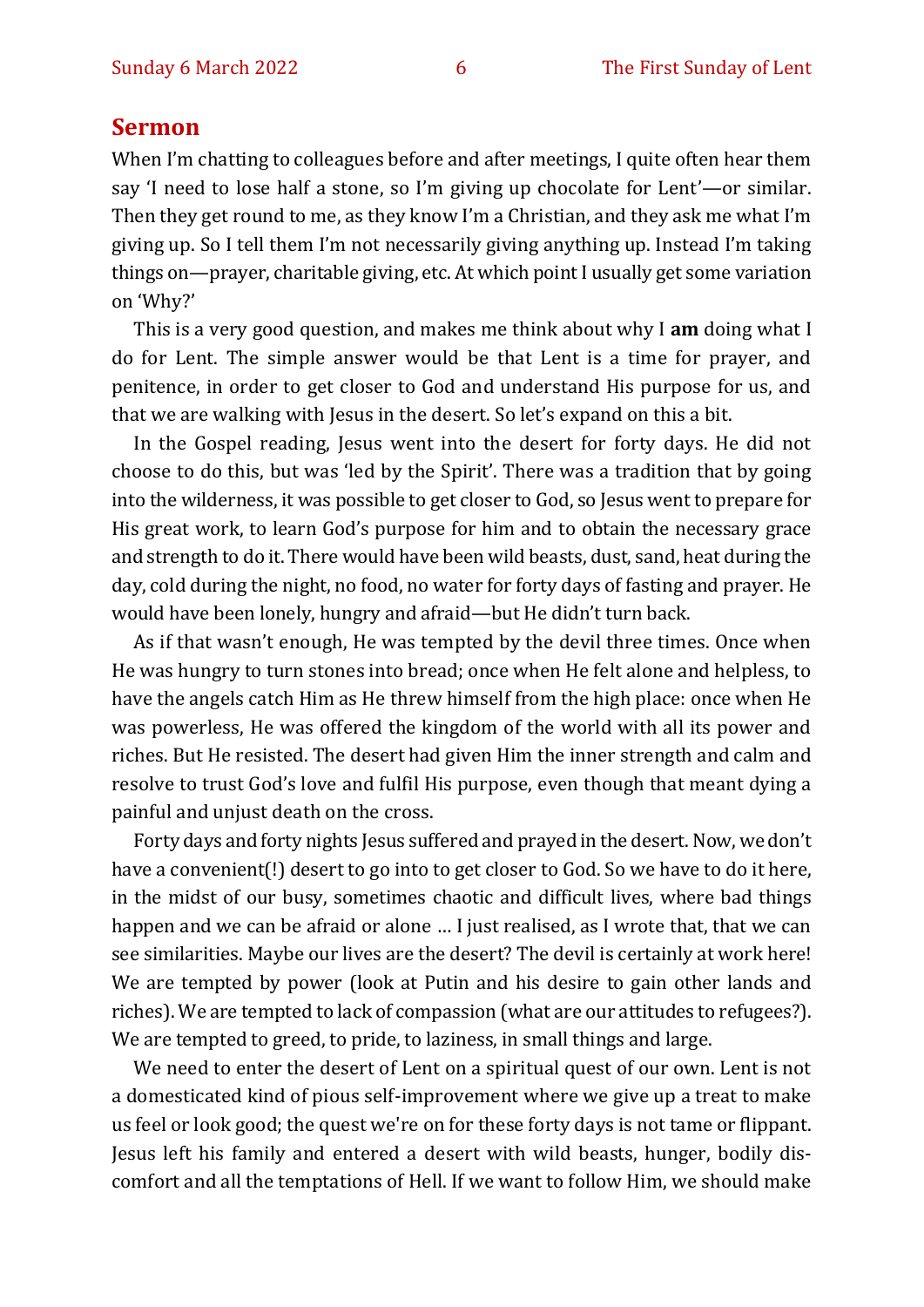our Lent a time of fasting, reflection, penitence, searching and prayer. By doing this we will come to understand God's purpose for us, and most importantly, to trust that He will always guide us and hold us, whatever happens. We have advantages in our desert that Jesus did not have—we are not alone as Jesus was alone. We have each other, and we have the opportunity to encounter God as Jesus did, to wrap ourselves in God's word to us that we are His beloved children, to claim the only identity that really matters—that of a child of God.

The discipline of Lent is preparation for truly participating in the death and glorious resurrection of Jesus. But we can't have the resurrection without the desert and the death. So let's have forty days where we truly open ourselves to God through prayer and meditation and inviting God to live through us as never before; forty days where we examine ourselves, face who we are and strive once again to be all that we can be confident in the love and acceptance of God; forty days in which we remember that with God's grace our spirits will be transformed and we can live and work to God's glory, trusting and leaning on His love.

May we all come safely through the desert not turning back when it gets difficult or unpleasant. May we be transformed by God's love, with the grace to know His purpose for us and trusting that He will give us the strength to do it. Amen.

#### **The Creed**

Do you believe and trust in God the Father, the source of all being and life, the one for whom we exist?

#### All **We believe and trust in him.**

Do you believe and trust in God the Son, who took our human nature, died for us and rose again?

#### All **We believe and trust in him.**

Do you believe and trust in God the Holy Spirit, who gives life to the people of God and makes Christ known in the world?

#### All **We believe and trust in him.**

This is the faith of the Church.

All **This is our faith.**

**We believe and trust in one God, Father, Son and Holy Spirit. Amen.**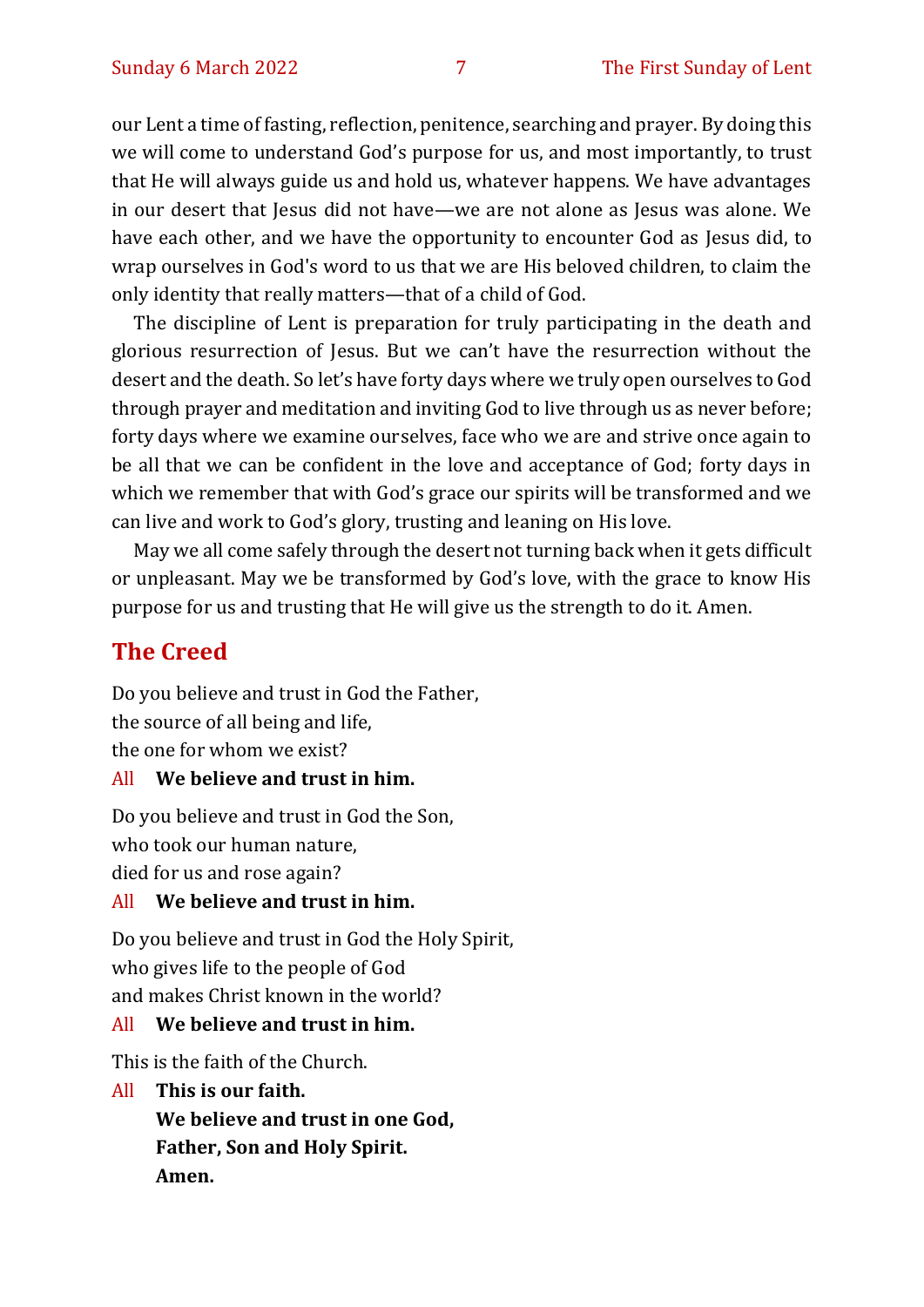## **Prayers of intercession**

With confidence and trust let us pray to the Father.

For the one holy catholic and apostolic Church …

let us pray to the Father.

Lord of compassion,

#### All **in your mercy hear us.**

For the mission of the Church, that in faithful witness it may preach the gospel to the ends of the earth, let us pray to the Father.

Lord of compassion,

#### All **in your mercy hear us.**

For those preparing for baptism [and confirmation] … and for their teachers and sponsors, let us pray to the Father. Lord of compassion,

#### All **in your mercy hear us.**

For peace in the world …

that a spirit of respect and reconciliation may grow

among nations and peoples,

let us pray to the Father.

Lord of compassion,

#### All **in your mercy hear us.**

For the poor, the persecuted, the sick, and all who suffer …

for refugees, prisoners, and all in danger;

that they may be relieved and protected,

let us pray to the Father.

Lord of compassion,

#### All **in your mercy hear us.**

For those whom we have injured or offended,

let us pray to the Father.

Lord of compassion,

#### All **in your mercy hear us.**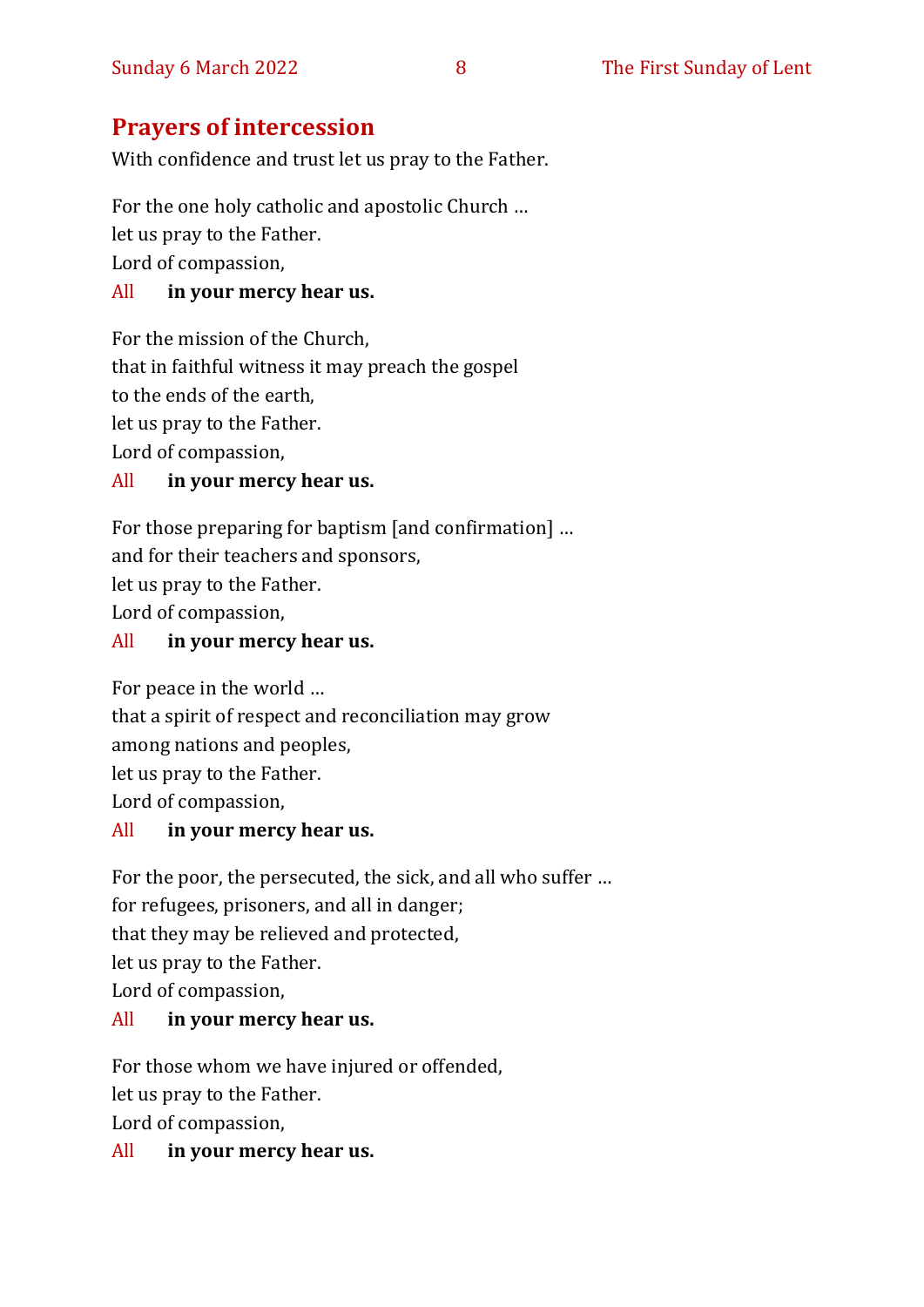For grace to amend our lives and to further the reign of God, let us pray to the Father. Lord of compassion,

#### All **in your mercy hear us.**

In communion with all those who have walked in the way of holiness …

let us pray to the Father.

Lord of compassion,

#### All **in your mercy hear us.**

God our Father,

in your love and goodness you have taught us to come close to you in penitence with prayer, fasting and generosity; accept our Lenten discipline, and when we fall by our weakness, raise us up by your unfailing mercy; through Jesus Christ our Lord.

#### All **Amen.**

Merciful Father,

All **accept these prayers for the sake of your Son, our Saviour Jesus Christ. Amen.**

### **The peace**

Since we are justified by faith, we have peace with God through our Lord Jesus Christ, who has given us access to his grace.

The peace of the Lord be always with you,

All **And also with you.**

HYMN 3 **Attende Domine** [\(Gregorian Chant\)\(](https://www.youtube.com/watch?v=t7Glyu7tEWU&t=6s)click on this link to hear the hymn) **[What wondrous love is this](https://www.youtube.com/watch?v=eBtaO_kGrBs)** (click on this link to hear the hymn)

The liturgy of the Communion Service appears below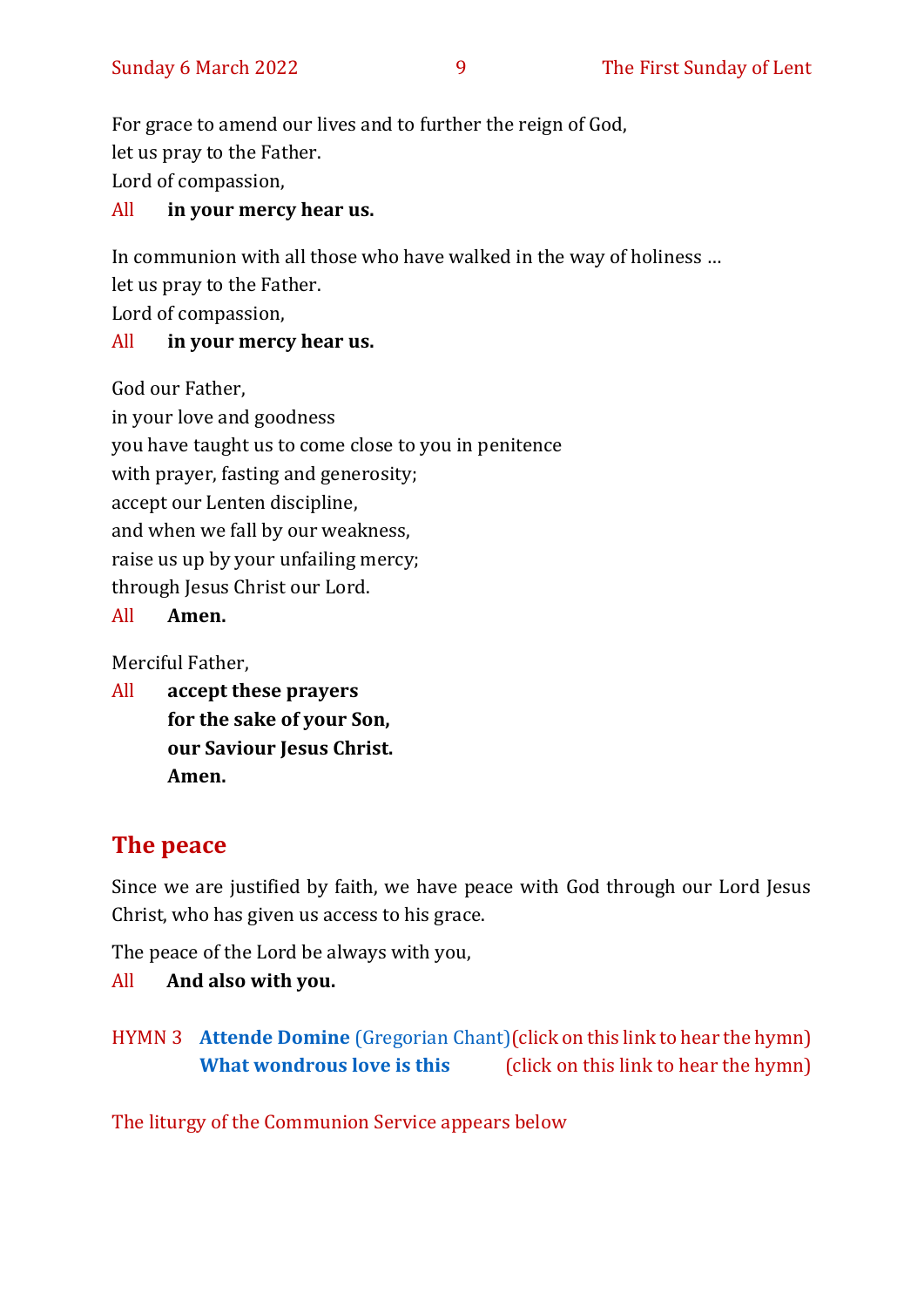# The Dismissal

The peace of God which passes all understanding, keep your hearts and minds in the knowledge and love of God, and of his Son Jesus Christ our Lord; and the blessing and the blessing of God almighty, the Father, the Son, and the Holy Spirit, be among you and remain with you always. and the blessing of God the Almighty: Father, Son, and Holy Spirit, be with you now and remain with you always. All **Amen.**

#### HYMN 4 **[Forty days and forty nights](https://www.youtube.com/watch?v=Yf-P_TsAyT0)** (click on this link to hear the hymn)

Go in peace to love and serve the Lord.

#### All **In the name of Christ. Amen.**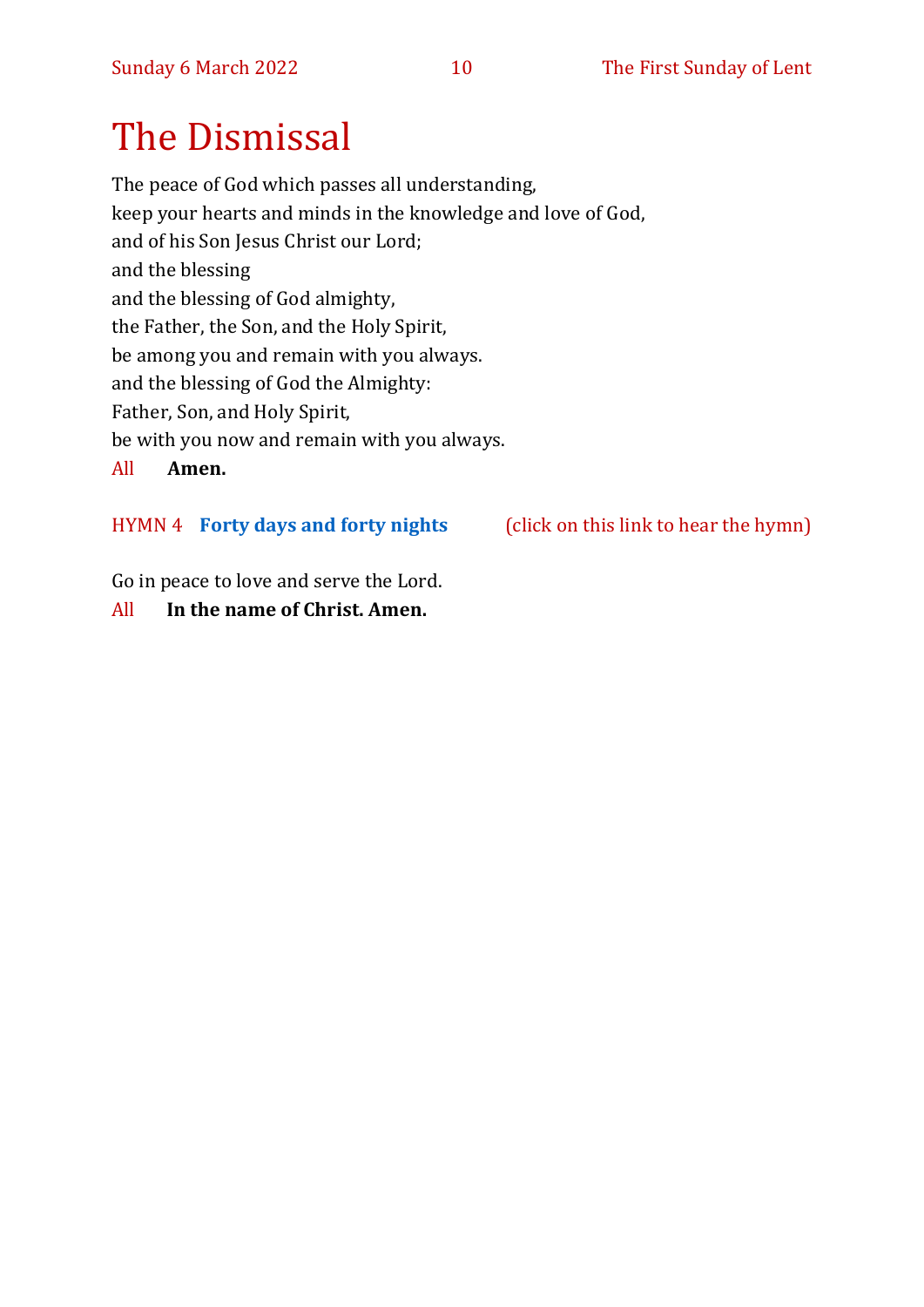# The Liturgy of the Sacrament

#### Eucharistic Prayer (prayer E)

The Lord be with you

#### All **and also with you.**

Lift up your hearts.

#### All **We lift them to the Lord.**

Let us give thanks to the Lord our God.

#### All **It is right to give thanks and praise.**

Father, you made the world and love your creation. You gave your Son Jesus Christ to be our Saviour. His dying and rising have set us free from sin and death. And so we gladly thank you, with saints and angels praising you, and saying,

All **Holy, holy, holy Lord, God of power and might, heaven and earth are full of your glory. Hosanna in the highest. Blessed is he who comes in the name of the Lord. Hosanna in the highest.**

We praise and bless you, loving Father, through Jesus Christ, our Lord; and as we obey his command, send your Holy Spirit, that broken bread and wine outpoured may be for us the body and blood of your dear Son.

On the night before he died he had supper with his friends and, taking bread, he praised you. He broke the bread, gave it to them and said: Take, eat; this is my body which is given for you; do this in remembrance of me.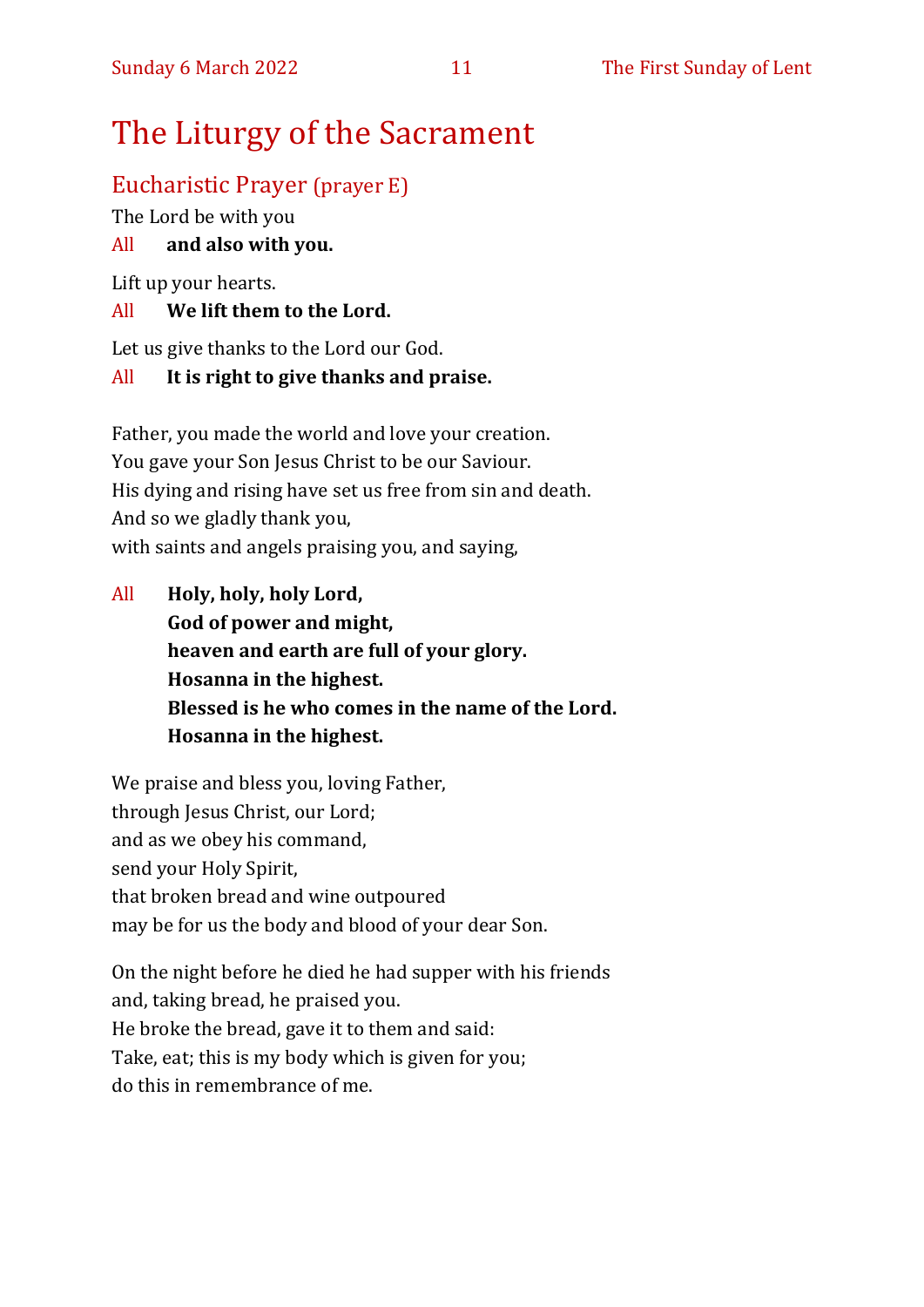When supper was ended he took the cup of wine. Again he praised you, gave it to them and said: Drink this, all of you; this is my blood of the new covenant, which is shed for you and for many for the forgiveness of sins. Do this, as often as you drink it, in remembrance of me.

So, Father, we remember all that Jesus did, in him we plead with confidence his sacrifice made once for all upon the cross.

Bringing before you the bread of life and cup of salvation, we proclaim his death and resurrection until he comes in glory.

Great is the mystery of faith:

# All **Christ has died. Christ is risen. Christ will come again.**

Lord of all life, help us to work together for that day when your kingdom comes and justice and mercy will be seen in all the earth.

Look with favour on your people, gather us in your loving arms and bring us with all the saints to feast at your table in heaven.

Through Christ, and with Christ, and in Christ, in the unity of the Holy Spirit, all honour and glory are yours, O loving Father, for ever and ever.

All **Amen.**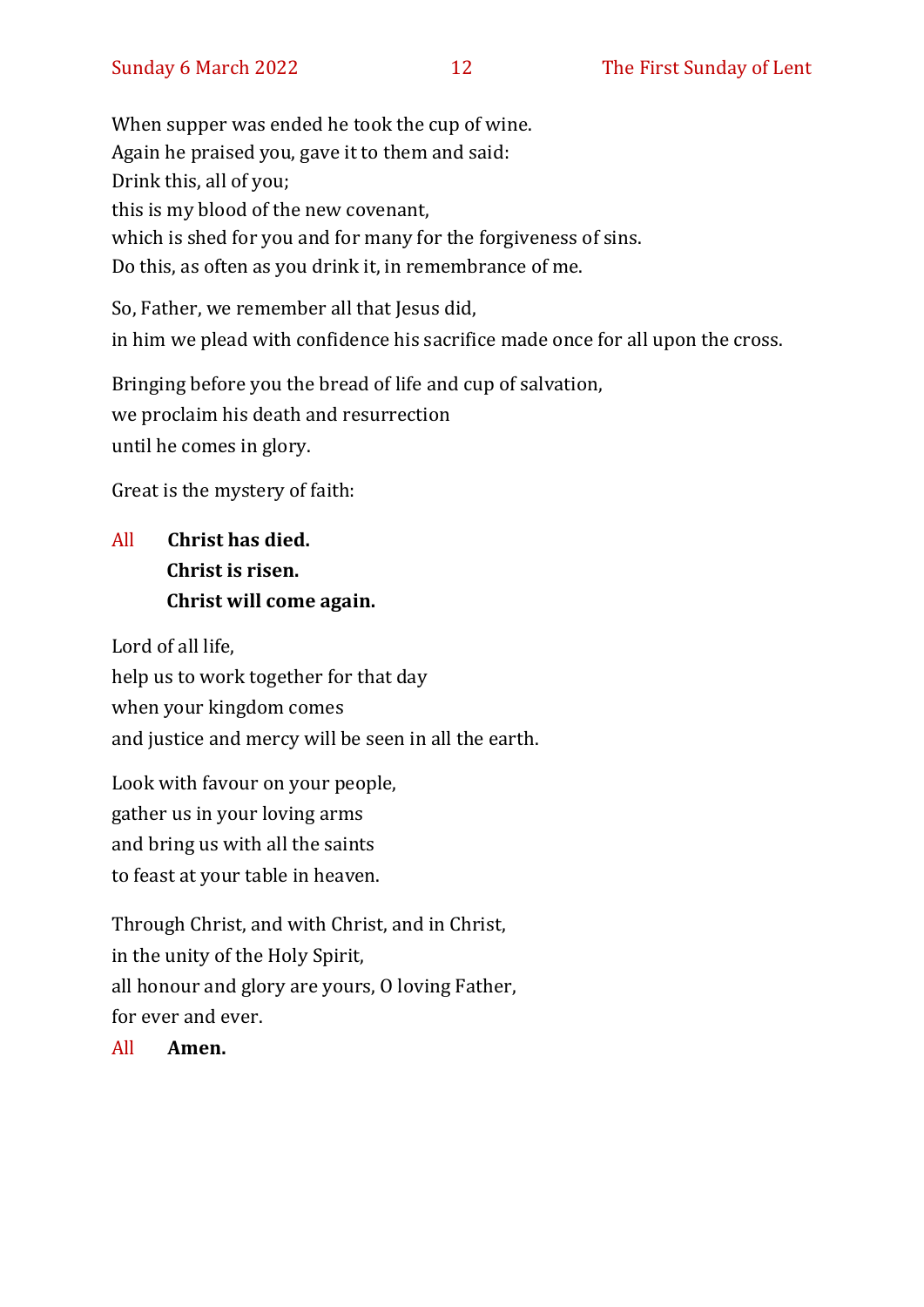#### The Lord's Prayer

As our Saviour taught us, so we pray

All **Our Father in heaven, hallowed be your name, your kingdom come, your will be done, on earth as in heaven. Give us today our daily bread. Forgive us our sins as we forgive those who sin against us. Lead us not into temptation but deliver us from evil. For the kingdom, the power,** 

**and the glory are yours now and for ever. Amen.**

#### Breaking of the Bread

We break this bread to share in the body of Christ.

- All **Though we are many, we are one body, because we all share in one bread.**
- All **Lamb of God,**

**you take away the sin of the world, have mercy on us.**

**Lamb of God, you take away the sin of the world, have mercy on us.**

**Lamb of God, you take away the sin of the world, grant us peace.**

Draw near with faith. Receive the body of our Lord Jesus Christ which he gave for you, and his blood which he shed for you. Eat and drink in remembrance that he died for you, and feed on him in your hearts by faith with thanksgiving.